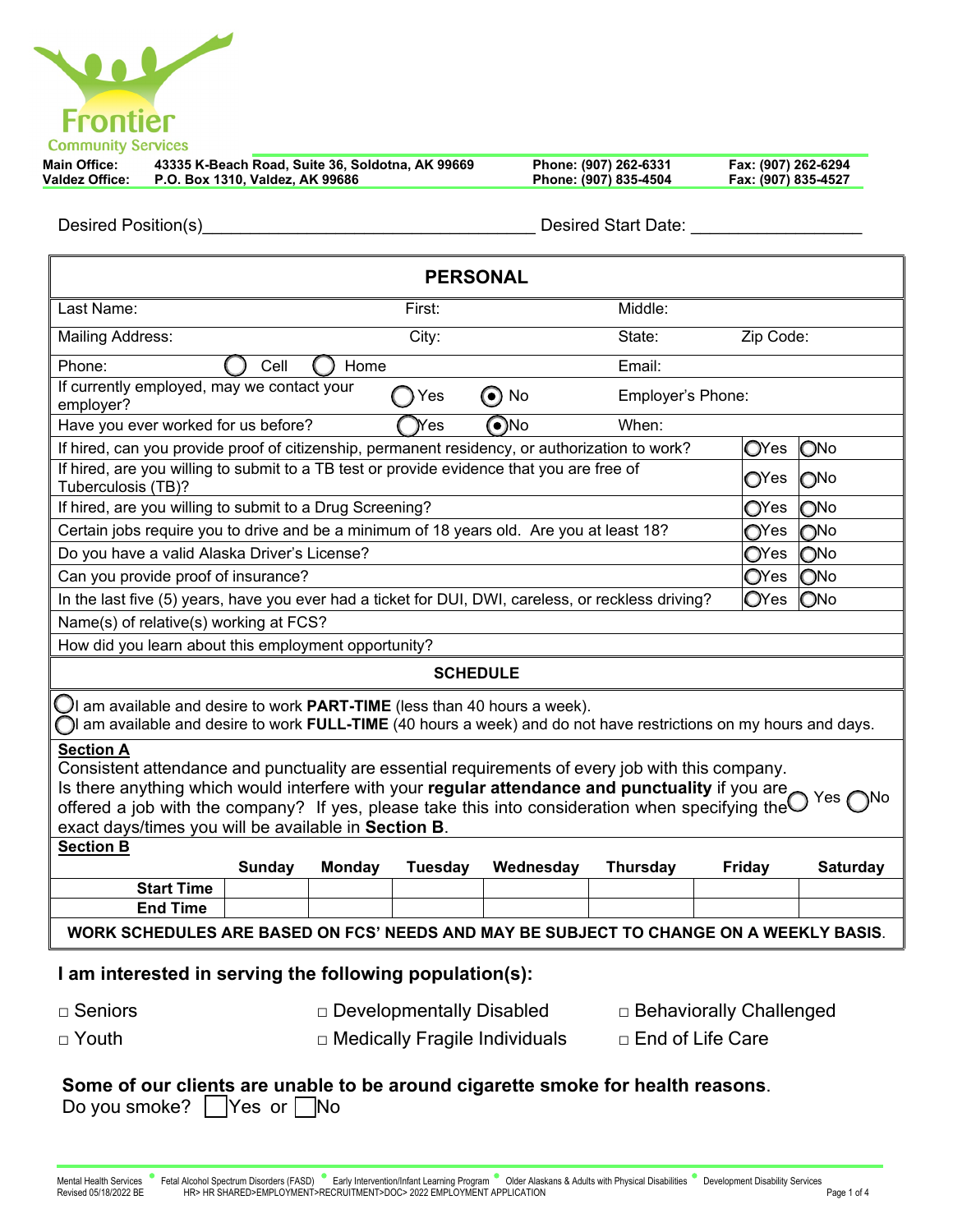

| <b>Main Office:</b> | 43335 K-Beach Road, Suite 36, Soldotna, AK 99669 | Phone: (907) 262-6331 | Fax: (907) 262-6294 |
|---------------------|--------------------------------------------------|-----------------------|---------------------|
| Valdez Office:      | P.O. Box 1310, Valdez, AK 99686                  | Phone: (907) 835-4504 | Fax: (907) 835-4527 |

| <b>EDUCATION</b>                                                                                                                                                                                                                                                                                                                                                                                                                                                                                                                                                                                                                                                                                  |                             |                                                                                                                                                                                                                          |                     |                                                                                                |  |                        |                                 |          |
|---------------------------------------------------------------------------------------------------------------------------------------------------------------------------------------------------------------------------------------------------------------------------------------------------------------------------------------------------------------------------------------------------------------------------------------------------------------------------------------------------------------------------------------------------------------------------------------------------------------------------------------------------------------------------------------------------|-----------------------------|--------------------------------------------------------------------------------------------------------------------------------------------------------------------------------------------------------------------------|---------------------|------------------------------------------------------------------------------------------------|--|------------------------|---------------------------------|----------|
| <b>Schools</b>                                                                                                                                                                                                                                                                                                                                                                                                                                                                                                                                                                                                                                                                                    |                             | <b>Name of School/City/State</b>                                                                                                                                                                                         |                     |                                                                                                |  | <b>Course of Study</b> | Graduate?                       | Diploma? |
| <b>High School</b>                                                                                                                                                                                                                                                                                                                                                                                                                                                                                                                                                                                                                                                                                |                             |                                                                                                                                                                                                                          |                     |                                                                                                |  |                        |                                 |          |
| <b>Business / Trade</b><br>School                                                                                                                                                                                                                                                                                                                                                                                                                                                                                                                                                                                                                                                                 |                             |                                                                                                                                                                                                                          |                     |                                                                                                |  |                        |                                 |          |
| College                                                                                                                                                                                                                                                                                                                                                                                                                                                                                                                                                                                                                                                                                           |                             |                                                                                                                                                                                                                          |                     |                                                                                                |  |                        |                                 |          |
| Graduate                                                                                                                                                                                                                                                                                                                                                                                                                                                                                                                                                                                                                                                                                          |                             |                                                                                                                                                                                                                          |                     |                                                                                                |  |                        |                                 |          |
|                                                                                                                                                                                                                                                                                                                                                                                                                                                                                                                                                                                                                                                                                                   |                             |                                                                                                                                                                                                                          |                     | <b>EMPLOYMENT</b><br>(List most recent position first)                                         |  |                        |                                 |          |
| <b>Employer:</b>                                                                                                                                                                                                                                                                                                                                                                                                                                                                                                                                                                                                                                                                                  |                             |                                                                                                                                                                                                                          |                     | <b>Mailing Address:</b>                                                                        |  |                        |                                 |          |
| Dates Employed From:                                                                                                                                                                                                                                                                                                                                                                                                                                                                                                                                                                                                                                                                              |                             |                                                                                                                                                                                                                          | To:                 | City / State:                                                                                  |  |                        |                                 |          |
| Job Position:                                                                                                                                                                                                                                                                                                                                                                                                                                                                                                                                                                                                                                                                                     |                             |                                                                                                                                                                                                                          |                     | Telephone:                                                                                     |  |                        |                                 |          |
| Duties:                                                                                                                                                                                                                                                                                                                                                                                                                                                                                                                                                                                                                                                                                           |                             |                                                                                                                                                                                                                          |                     | Supervisor:                                                                                    |  |                        |                                 |          |
|                                                                                                                                                                                                                                                                                                                                                                                                                                                                                                                                                                                                                                                                                                   |                             |                                                                                                                                                                                                                          |                     | Reason for Leaving:                                                                            |  |                        |                                 |          |
|                                                                                                                                                                                                                                                                                                                                                                                                                                                                                                                                                                                                                                                                                                   |                             |                                                                                                                                                                                                                          |                     |                                                                                                |  |                        |                                 |          |
| Employer:                                                                                                                                                                                                                                                                                                                                                                                                                                                                                                                                                                                                                                                                                         |                             |                                                                                                                                                                                                                          |                     | <b>Mailing Address:</b>                                                                        |  |                        |                                 |          |
| Dates Employed From:                                                                                                                                                                                                                                                                                                                                                                                                                                                                                                                                                                                                                                                                              |                             |                                                                                                                                                                                                                          | To:                 | City / State:                                                                                  |  |                        |                                 |          |
| Job Position:                                                                                                                                                                                                                                                                                                                                                                                                                                                                                                                                                                                                                                                                                     |                             |                                                                                                                                                                                                                          |                     | Telephone:                                                                                     |  |                        |                                 |          |
| Duties:                                                                                                                                                                                                                                                                                                                                                                                                                                                                                                                                                                                                                                                                                           |                             |                                                                                                                                                                                                                          |                     | Supervisor:                                                                                    |  |                        |                                 |          |
|                                                                                                                                                                                                                                                                                                                                                                                                                                                                                                                                                                                                                                                                                                   |                             |                                                                                                                                                                                                                          |                     | Reason for Leaving:                                                                            |  |                        |                                 |          |
|                                                                                                                                                                                                                                                                                                                                                                                                                                                                                                                                                                                                                                                                                                   |                             |                                                                                                                                                                                                                          |                     |                                                                                                |  |                        |                                 |          |
| Employer:                                                                                                                                                                                                                                                                                                                                                                                                                                                                                                                                                                                                                                                                                         |                             |                                                                                                                                                                                                                          |                     | <b>Mailing Address:</b>                                                                        |  |                        |                                 |          |
| Dates Employed From:                                                                                                                                                                                                                                                                                                                                                                                                                                                                                                                                                                                                                                                                              |                             |                                                                                                                                                                                                                          | To:                 | City / State:                                                                                  |  |                        |                                 |          |
|                                                                                                                                                                                                                                                                                                                                                                                                                                                                                                                                                                                                                                                                                                   | Job Position:<br>Telephone: |                                                                                                                                                                                                                          |                     |                                                                                                |  |                        |                                 |          |
| Duties:                                                                                                                                                                                                                                                                                                                                                                                                                                                                                                                                                                                                                                                                                           |                             |                                                                                                                                                                                                                          |                     | Supervisor:                                                                                    |  |                        |                                 |          |
|                                                                                                                                                                                                                                                                                                                                                                                                                                                                                                                                                                                                                                                                                                   |                             |                                                                                                                                                                                                                          | Reason for Leaving: |                                                                                                |  |                        |                                 |          |
|                                                                                                                                                                                                                                                                                                                                                                                                                                                                                                                                                                                                                                                                                                   |                             |                                                                                                                                                                                                                          |                     |                                                                                                |  |                        |                                 |          |
| <b>SPECIAL SKILLS</b>                                                                                                                                                                                                                                                                                                                                                                                                                                                                                                                                                                                                                                                                             |                             |                                                                                                                                                                                                                          |                     |                                                                                                |  |                        |                                 |          |
|                                                                                                                                                                                                                                                                                                                                                                                                                                                                                                                                                                                                                                                                                                   |                             | List any certificates, licenses, honors, professional affiliations, volunteer work, and/or any previous/relevant<br>employment, not listed above and which may be applicable to the position for which you are applying: |                     |                                                                                                |  |                        |                                 |          |
|                                                                                                                                                                                                                                                                                                                                                                                                                                                                                                                                                                                                                                                                                                   |                             |                                                                                                                                                                                                                          |                     |                                                                                                |  |                        |                                 |          |
|                                                                                                                                                                                                                                                                                                                                                                                                                                                                                                                                                                                                                                                                                                   |                             |                                                                                                                                                                                                                          |                     |                                                                                                |  |                        |                                 |          |
|                                                                                                                                                                                                                                                                                                                                                                                                                                                                                                                                                                                                                                                                                                   |                             |                                                                                                                                                                                                                          |                     |                                                                                                |  |                        |                                 |          |
| <b>AGREEMENT</b>                                                                                                                                                                                                                                                                                                                                                                                                                                                                                                                                                                                                                                                                                  |                             |                                                                                                                                                                                                                          |                     |                                                                                                |  |                        |                                 |          |
| I understand that any employment arrangement with Frontier Community Services (FCS) is at the will of either FCS or myself.<br>The facts set forth in the above are true and complete. I understand that if employed, false statements on this application<br>may be considered sufficient cause for dismissal. I authorize FCS to conduct a background check and investigate my<br>personal and work-related references to determine whether or not I am a threat to people with disabilities. The application<br>and the information obtained as a result of reference checks and criminal background inquiries will be kept confidential. This<br>application will remain on file for 90 days. |                             |                                                                                                                                                                                                                          |                     |                                                                                                |  |                        |                                 |          |
| Sign:                                                                                                                                                                                                                                                                                                                                                                                                                                                                                                                                                                                                                                                                                             | Date:                       |                                                                                                                                                                                                                          |                     |                                                                                                |  |                        |                                 |          |
| Mental Health Services                                                                                                                                                                                                                                                                                                                                                                                                                                                                                                                                                                                                                                                                            |                             | Fetal Alcohol Spectrum Disorders (FASD)                                                                                                                                                                                  |                     | Early Intervention/Infant Learning Program  Older Alaskans & Adults with Physical Disabilities |  |                        | Development Disability Services |          |

Mental Health Services Fetal Alcohol Spectrum Disorders (FASD) Early Intervention/Infant Learning Program Older Alaskans & Adults with Physical Disabilities Development Disability Services<br>Revised 05/18/2022 BE HR>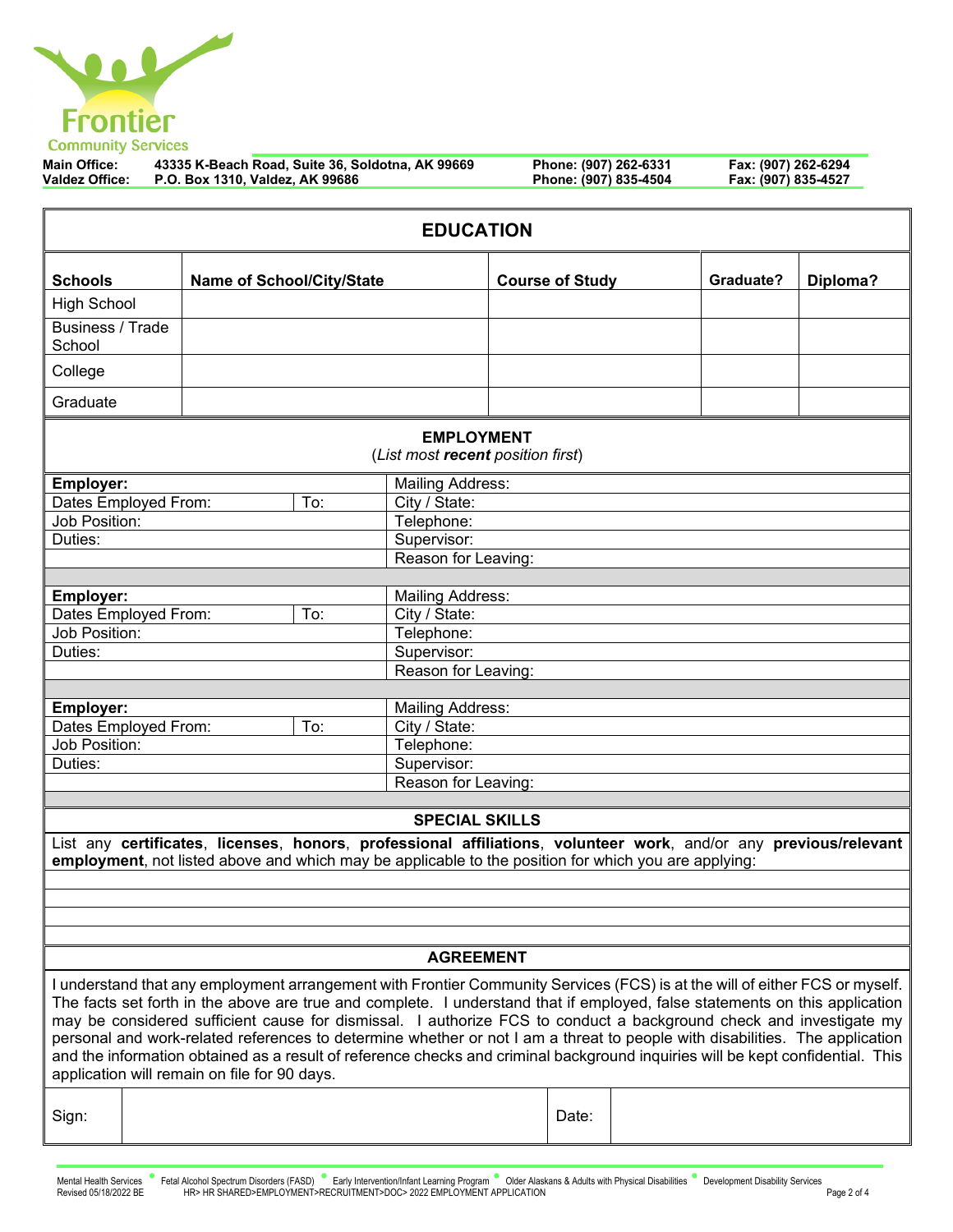

**Main Office: 43335 K-Beach Road, Suite 36, Soldotna, AK 99669 Phone: (907) 262-6331 Fax: (907) 262-6294 Valdez Office: P.O. Box 1310, Valdez, AK 99686 Phone: (907) 835-4504 Fax: (907) 835-4527**

| <b>REQUEST FOR REFERENCES</b>                                                                                                                                                                                                                                                                                                                                                                                       |        |        |                   |                  |  |  |
|---------------------------------------------------------------------------------------------------------------------------------------------------------------------------------------------------------------------------------------------------------------------------------------------------------------------------------------------------------------------------------------------------------------------|--------|--------|-------------------|------------------|--|--|
| Pursuant to 7AAC 75.220: Applicants are required to submit three (3) character references from individuals unrelated to<br>applicant and at least two (2) employment references. An employment reference may also serve as a character<br>reference. Please include address and phone numbers for contact purposes. If you have personal letters of reference,<br>you may submit them instead of listing them here. |        |        |                   |                  |  |  |
| <b>Applicant's Name (Please Print):</b>                                                                                                                                                                                                                                                                                                                                                                             |        |        |                   |                  |  |  |
| I authorize the person/company/agency named below to furnish Frontier Community Services with pertinent information<br>they may have regarding my employment, including my reason(s) for leaving. I am signing this waiver voluntarily and hold<br>harmless from all liability arising from this reference the below named individual, company, and or agency.                                                      |        |        |                   |                  |  |  |
|                                                                                                                                                                                                                                                                                                                                                                                                                     |        |        |                   |                  |  |  |
|                                                                                                                                                                                                                                                                                                                                                                                                                     |        |        |                   |                  |  |  |
| <b>Reference Name:</b>                                                                                                                                                                                                                                                                                                                                                                                              |        |        | <b>Employment</b> | Character        |  |  |
| <b>Mailing Address:</b>                                                                                                                                                                                                                                                                                                                                                                                             |        |        |                   |                  |  |  |
| City:                                                                                                                                                                                                                                                                                                                                                                                                               | State: |        |                   | Zip:             |  |  |
| Daytime Phone:                                                                                                                                                                                                                                                                                                                                                                                                      |        | Email: |                   |                  |  |  |
|                                                                                                                                                                                                                                                                                                                                                                                                                     |        |        |                   |                  |  |  |
| <b>Reference Name:</b>                                                                                                                                                                                                                                                                                                                                                                                              |        |        | Employment        | Character        |  |  |
| <b>Mailing Address:</b>                                                                                                                                                                                                                                                                                                                                                                                             |        |        |                   |                  |  |  |
| City:                                                                                                                                                                                                                                                                                                                                                                                                               | State: |        |                   | Zip:             |  |  |
| Daytime Phone:                                                                                                                                                                                                                                                                                                                                                                                                      |        | Email: |                   |                  |  |  |
|                                                                                                                                                                                                                                                                                                                                                                                                                     |        |        |                   |                  |  |  |
|                                                                                                                                                                                                                                                                                                                                                                                                                     |        |        |                   |                  |  |  |
| <b>Reference Name:</b>                                                                                                                                                                                                                                                                                                                                                                                              |        |        | <b>Employment</b> | <b>Character</b> |  |  |
| <b>Mailing Address:</b>                                                                                                                                                                                                                                                                                                                                                                                             |        |        |                   |                  |  |  |
| City:                                                                                                                                                                                                                                                                                                                                                                                                               | State: |        |                   | Zip:             |  |  |
| Daytime Phone:                                                                                                                                                                                                                                                                                                                                                                                                      |        | Email: |                   |                  |  |  |
|                                                                                                                                                                                                                                                                                                                                                                                                                     |        |        |                   |                  |  |  |
| <b>Reference Name:</b>                                                                                                                                                                                                                                                                                                                                                                                              |        |        | Employment        | <b>Character</b> |  |  |
|                                                                                                                                                                                                                                                                                                                                                                                                                     |        |        |                   |                  |  |  |
| <b>Mailing Address:</b>                                                                                                                                                                                                                                                                                                                                                                                             |        |        |                   |                  |  |  |
| City:                                                                                                                                                                                                                                                                                                                                                                                                               | State: |        |                   | Zip:             |  |  |
| Daytime Phone:                                                                                                                                                                                                                                                                                                                                                                                                      |        | Email: |                   |                  |  |  |
|                                                                                                                                                                                                                                                                                                                                                                                                                     |        |        |                   |                  |  |  |
| <b>Reference Name:</b>                                                                                                                                                                                                                                                                                                                                                                                              |        |        | Employment        | Character        |  |  |
| <b>Mailing Address:</b>                                                                                                                                                                                                                                                                                                                                                                                             |        |        |                   |                  |  |  |
| City:                                                                                                                                                                                                                                                                                                                                                                                                               | State: |        |                   | Zip:             |  |  |
| Daytime Phone:                                                                                                                                                                                                                                                                                                                                                                                                      |        | Email: |                   |                  |  |  |
|                                                                                                                                                                                                                                                                                                                                                                                                                     |        |        |                   |                  |  |  |